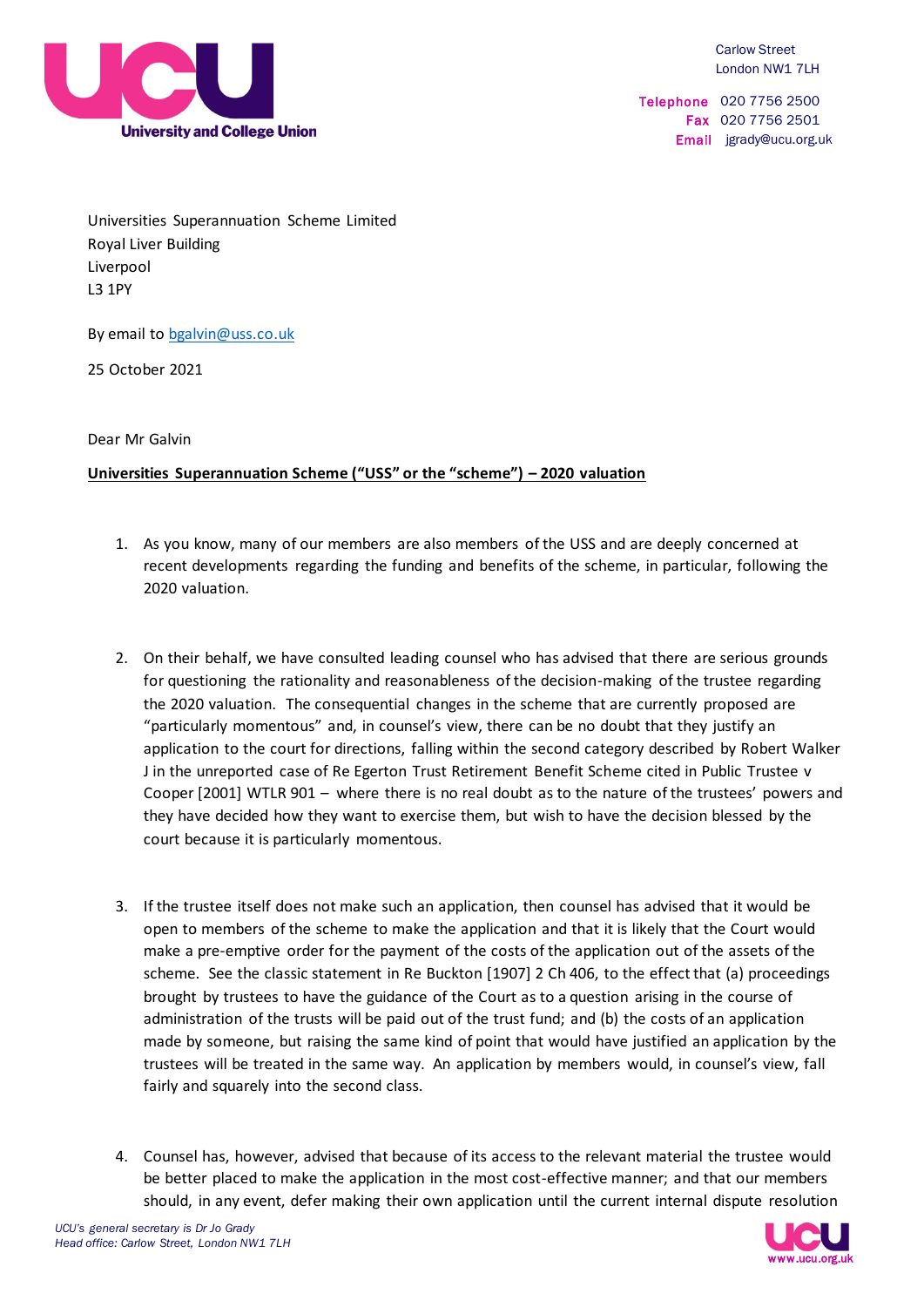process has concluded, since that may resolve the matter or at any rate reduce the scope of the issues. Nevertheless, on behalf of members of the Union who are members of the scheme we invite the trustee company to agree to make such an application unless it is possible to resolve the current disagreements consensually.

5. To this end we would like to raise our concerns about the following points which have been identified arising out of Rules 64 and 76 of the scheme.

## Rule 64.10 says:

If the trustee company determines, on actuarial advice, following an actuarial investigation under rule 76, that either an increase or a decrease in the aggregate contribution rate payable by employers is required towards the cost of benefits under the general fund, whether in respect of the cost of providing for such benefits for future service and/or in respect of the cost of remedying any deficit in the fund, the JNC shall decide how the cost of that increase, or the saving from that decrease, is to be addressed, either by increases or decreases in the rates of contributions payable under sub-rule 5.1 (Ordinary member contributions) and/or sub-rule 6.1 (Ordinary employer contributions) and/or by changes in benefits under the scheme. If the JNC does not agree, within the period allowed under sub-rule 76.4.2, how that cost, or that saving, is to be so addressed, the cost sharing arrangement under sub-rules 76.4 to 76.8 shall apply.

## (Emphasis added)

It is therefore of critical importance that there should be a determination by the trustee company, on actuarial advice following a rule 76 valuation, that an increase or a decrease (in each case in the singular) in the aggregate contribution rate payable by employers is required. For it is this which triggers the Rule 76 process and may ultimately bring into operation the cost-sharing provisions of the scheme. Under the Rules there is no scope for addressing a deficit unless and until there is such a determination. Anything purportedly done to address a deficit that is not the subject of a determination by the trustee company would be outside the scope of the Rules and void.

- 6. There are two points. This first is that it is a precondition to a determination under Rule 64.10 that there should have been an actuarial investigation under Rule 76 but it is unclear whether the report prepared by the scheme actuary in the present case satisfies the requirements of that Rule. Under Rule 76.1 the scheme actuary is required to report to the trustee company on the financial condition of the scheme and make such recommendations as the actuary shall think fit. The scheme actuary's report does not appear to do so but is more of a commentary on the reasonableness (or otherwise) of the trustee's position.
- 7. Secondly, and in any event, the trustee company has not determined that an increase or decrease in aggregate contribution rate is required. The Rule calls for a determination of the required increase or decrease and, although the Rules contain a conventional provision that the singular includes the plural, there is in this context no room for multiple alternative determination. The trustee company does not appear to have made any such determination, but has instead posited three different